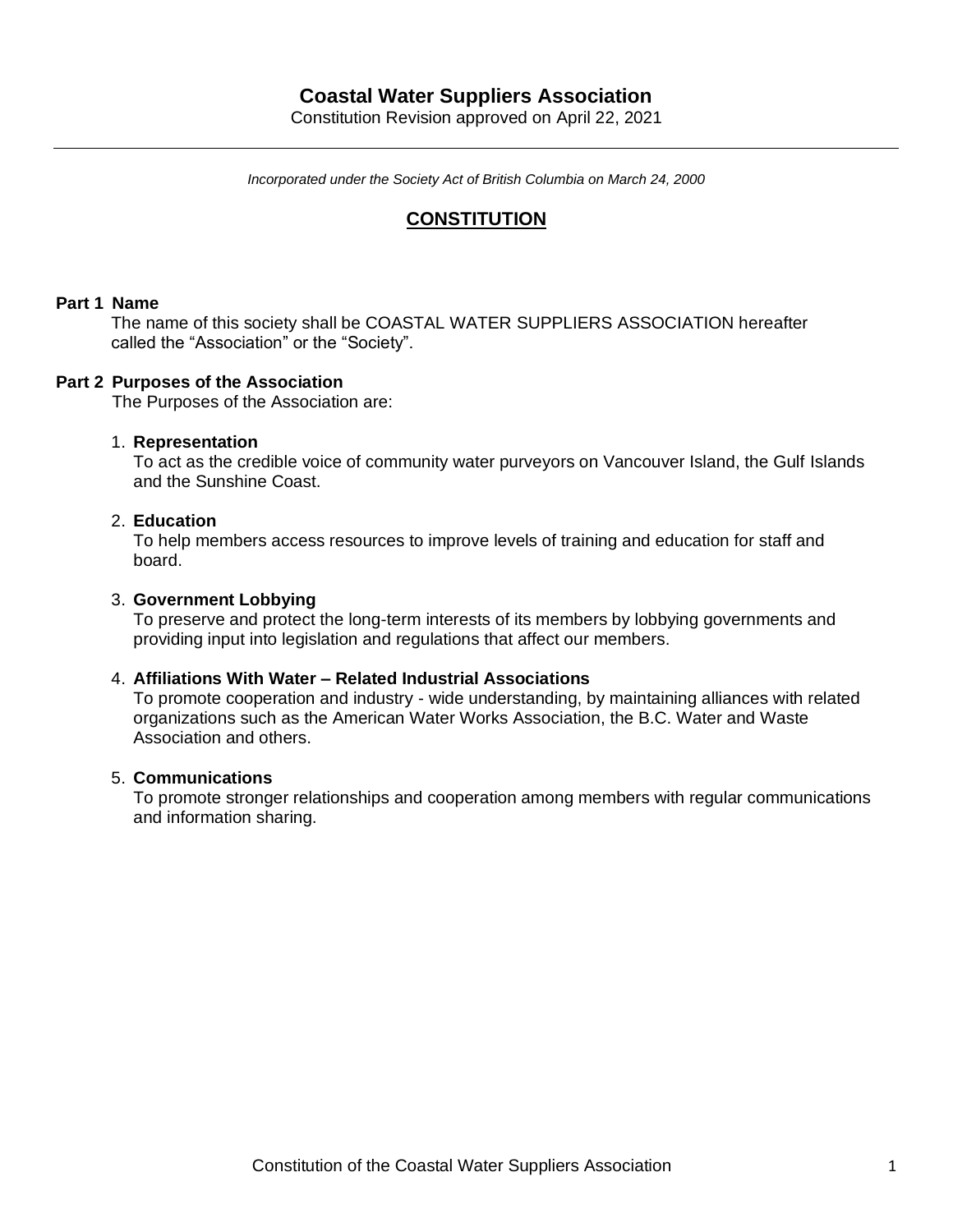# **Coastal Water Suppliers Association**

Bylaw Revisions approved on April 22, 2021

*Incorporated under the Society Act of British Columbia on March 24, 2000*

## **BYLAWS**

The bylaws of the Coastal Water Suppliers Association are as follows:

## **Part 1 Interpretation**

1. (1) In these bylaws, unless the context otherwise requires:

**"directors"** means the directors of the society for the time being; **"delegate"** means the person assigned by each full member organization to act on its behalf at general meetings of the association. **"society"** shall mean the society known as the Coastal Water Suppliers Association; **"registered address"** of a member means the member's address as recorded in the register of members; **"Society Act"** means the *Society Act,* R.S.B.C., 1996, c. 433 of British Columbia, **"Repealed by the"**

**"Societies Act"** means the *Societies Act,* S.B.C., 2015, c. 18 of British Columbia from time to time in force and all amendments to it.

- (2) The definitions in the *Societies Act,* S.B.C., 2015, c. 18 of British Columbia on the date these bylaws become effective apply to these bylaws.
- 2. Words importing the singular include the plural and vice versa, and words importing a male person include a female person, a corporation or business, and a water purveyor.

#### **Part 2 Membership and Voting**

- 3. Membership of the society is made up of water purveyors and associate members as follows: Water purveyors are:
	- Improvement Districts, Municipalities or Regional Districts incorporated under the Local Government Act or Water Act
	- Private water purveyors

Associate Members are:

• Any corporation or business providing resources of support to those engaged in the delivery of domestic water supplies.

A water purveyor in good standing is entitled to appoint one member of its board or staff to participate in the affairs of the society as a voting delegate. An associate member in good standing is entitled to appoint one member of its board or staff to participate in the affairs of the society as a voting delegate. Each voting delegate shall have one vote.

4. An eligible person may apply to the directors for membership in the society and on acceptance by the directors and payment of membership dues is a member or associate member, as the case may be.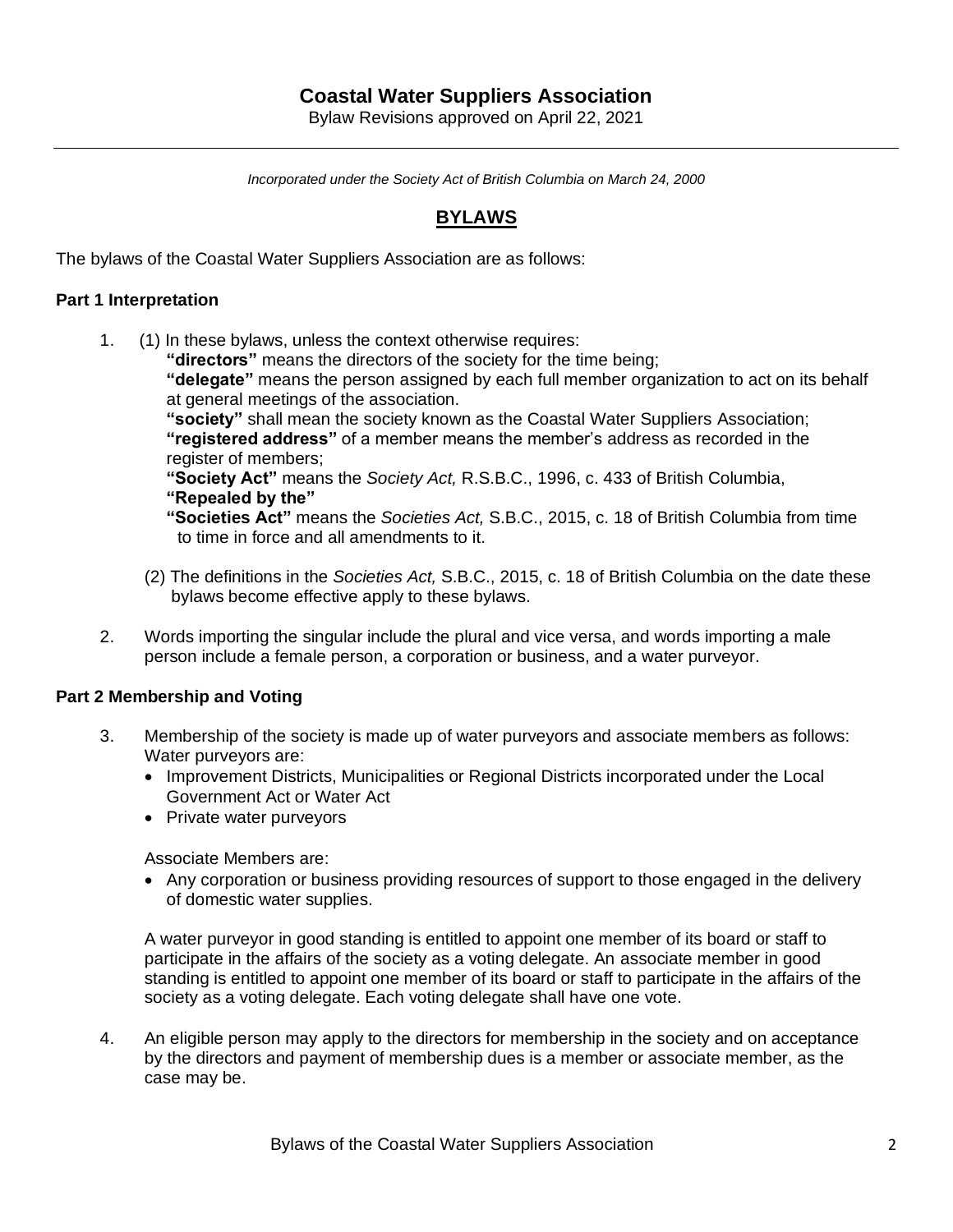*Incorporated under the Society Act of British Columbia on March 24, 2000*

- 5. Every member and associate member must uphold the constitution and comply with these bylaws.
- 6. The annual membership dues must be determined at the annual general meeting of the society.
- 7. A person ceases to be a member of the society
	- (a) by delivering his or her resignation in writing to the secretary of the society or by mailing or delivering it to the address of the society,
	- (b) on his or her death or, in the case of a corporation, on dissolution,
	- (c) on being expelled, or
	- (d) on having been a member not in good standing for 12 consecutive months.
- 8. (1)A member may be expelled by a special resolution of the members passed at a general meeting.
	- (2)The notice of special resolution for expulsion must be accompanied by a brief statement of the reasons for the proposed expulsion.
	- (3)The person who is the subject of the proposed resolution for expulsion must be given an opportunity to be heard at the general meeting before the special resolution is put to a vote.
- 9. All members are in good standing except a member who has failed to pay his or her current annual membership fee, or any other subscription or debt due and owing by the member to the society, and the member is not in good standing so long as the debt remains unpaid.

## **Part 3 Meetings of Members**

- 10. General meetings of the Society must be held at the time and place, in accordance with the Societies Act, that the directors decide.
	- a) Virtual meetings are permitted so long as participants have equal opportunities to hear and be heard during the proceedings.
- 11. Every general meeting, other than an annual general meeting, is an extraordinary general meeting.
- 12. The directors may, when they think fit, convene an extraordinary general meeting.
- 13. (1)Notice of a general meeting must specify the place, day and hour of the meeting, and, in case of special business, the general nature of that business.
	- (2)The accidental omission to give notice of a meeting to, or the non-receipt of a notice by, any of the members entitled to receive notice does not invalidate proceedings at that meeting.
- 14. The first annual general meeting of the society must be held not more than fifteen (15) months after the date of incorporation and after that an annual general meeting must be held at least once in every calendar year between May 1 and June 30 and not more than fifteen months after the holding of the last preceding annual general meeting.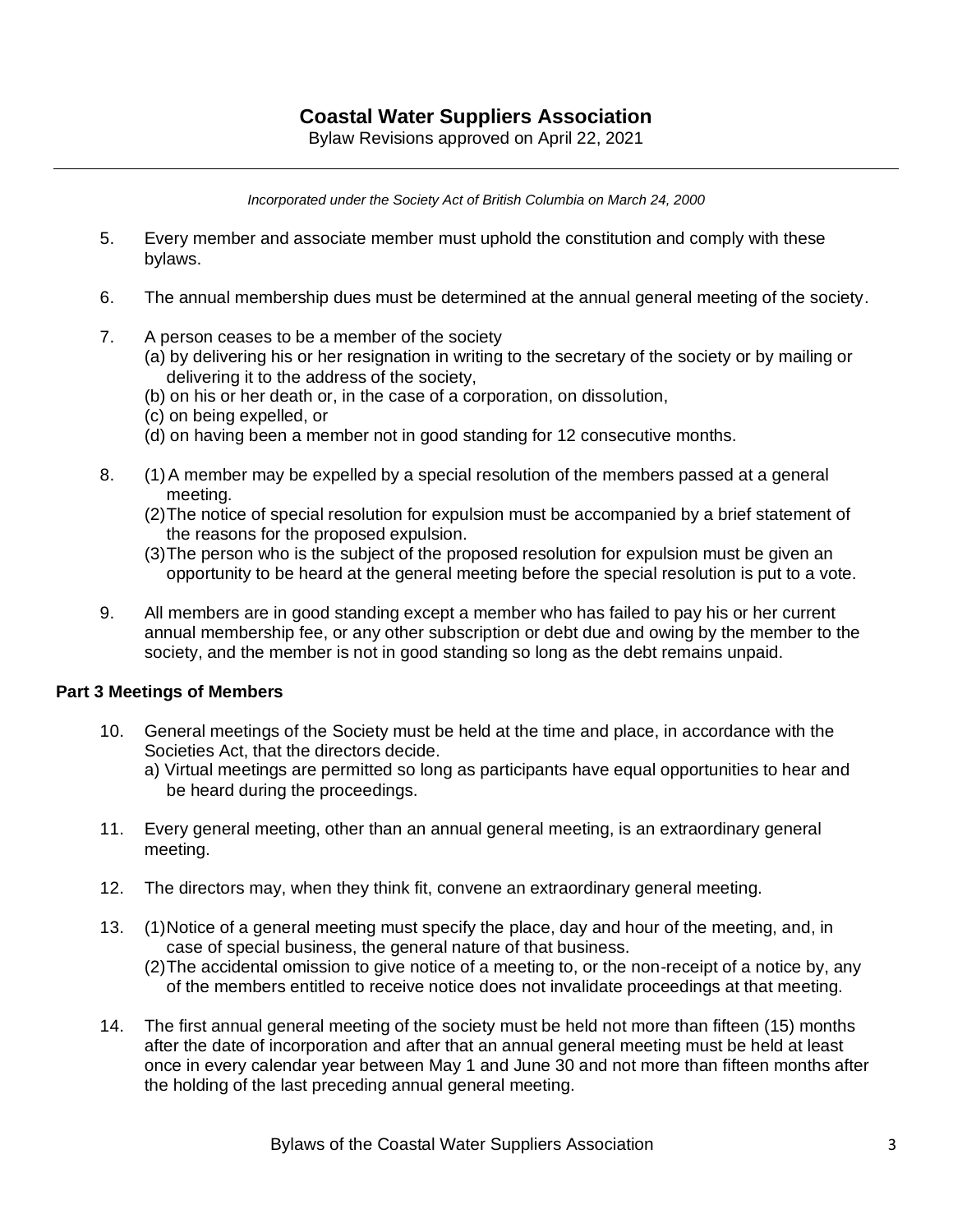*Incorporated under the Society Act of British Columbia on March 24, 2000*

## **Part 4 Proceedings at General Meetings**

- 15. Special business is:
	- (a) all business at an extraordinary general meeting except the adoption of rules of order, and
	- (b) all business conducted at an annual general meeting, except the following:
	- (i) the adoption of rules of order
	- (ii) the consideration of the financial statements;
	- (iii) the report of the directors;
	- (iv) the report of the auditor, if any;
	- (v) the election of directors;
	- (vi) the appointment of the auditor, if required;
	- (vii) the other business that, under these bylaws, ought to be conducted at an annual general meeting, or business that is brought under consideration by the report of the directors issued with the notice convening the meeting.
- 16. (1)Business, other than the election of a chair and the adjournment or termination of the meeting, must not be conducted at a general meeting at a time when a quorum is not present.
	- (2)If at any time during a general meeting there ceases to be a quorum present, business then in progress must be suspended until there is a quorum present or until the meeting is adiourned or terminated.
	- (3)A quorum is three members present or a greater number that the members may determine at a general meeting.
- 17. If within 30 minutes from the time appointed for a general meeting a quorum is not present, the meeting, if convened on the requisition of members, must be terminated, but in any other case, it must stand adjourned no later than 90 days to a day, time, and place, to be named at the discretion of the directors.
- 18. Subject to bylaw 19, the president of the society, the vice president or, in the absence of both, one of the other directors' present, must preside as chair of a general meeting.
- 19. If at a general meeting:
	- (a)there is no president, vice president or other director present within 15 minutes after the time appointed for holding the meeting, or
	- (b)the president and all the other directors present are unwilling to act as the chair, the members present must choose one of their number to be the chair.
- 20. (1)A general meeting may be adjourned from time to time and from place to place, but business must not be conducted at an adjourned meeting other than the business left unfinished at the meeting from which the adjournment took place.
	- (2)When a meeting is adjourned for 10 days or more, notice of the adjourned meeting must be given as in the case of the original meeting.
	- (3)Except as provided in this bylaw, it is not necessary to give notice of an adjournment or of the business to be conducted at an adjourned general meeting.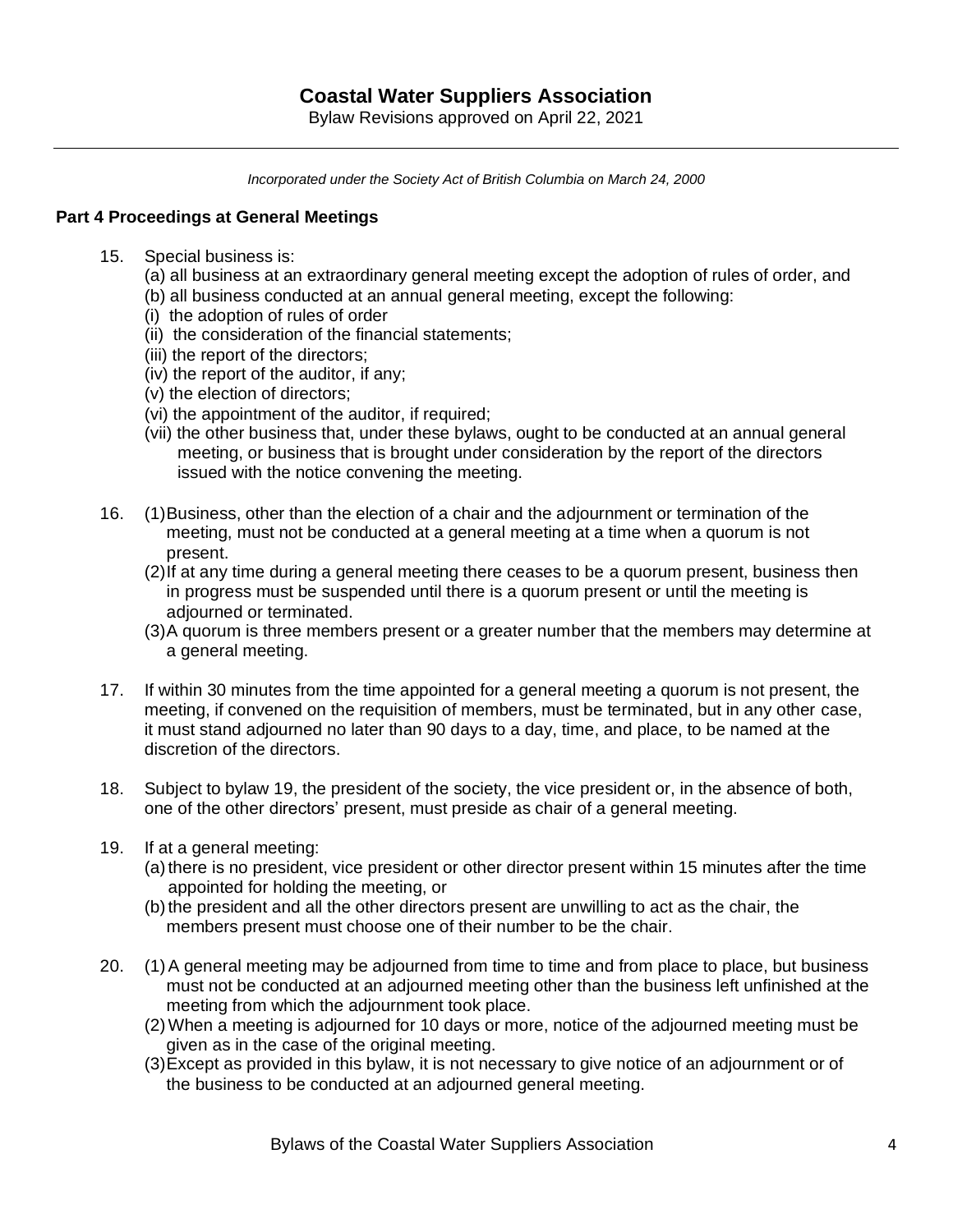- 21. (1) A resolution proposed at a meeting need not be seconded, and the chair of a meeting may move or propose a resolution.
	- (2) In the case of tie vote, the chair does not have a casting or second vote in addition to the vote to which he or she may be entitled as a member, and the proposed resolution does not pass.
- 22. (1)(a) A member water purveyor, in good standing, represented at a meeting of members is entitled to one vote, which vote is to be cast by a delegate of the water purveyor.
	- (b) An associate member, in good standing, represented at a meeting of members is entitled to vote, which vote is to be cast by a delegate of the associate member.
	- (2)Voting is by show of hands.
	- (3)Voting by proxy is not permitted.

## **Part 5 Directors and Officers**

- 24. (1)The directors may exercise all the powers and do all the acts and things that the society may exercise and do, and that are not by these bylaws or by statute or otherwise lawfully directed or required to be exercised or done by the society in a general meeting, but subject, nevertheless, to
	- (a) all laws affecting the society,
	- (b) these bylaws, and
	- (c) rules, not being inconsistent with these bylaws, that are made from time to time by the society in a general meeting.
	- (2) A rule, made by the society in a general meeting, does not invalidate a prior act of the directors that would have been valid if that rule had not been made.
- 25. (1)A Board of Directors and Officers of the society shall be made up of five (5) directors.
	- (2)An Administrator will be appointed voting if eligible to be a member delegate.
	- (3)Eligibility for directors and officers is limited to councillor, trustee, director and employee delegates of member water purveyors and associate members in good standing.
	- (4)The president and vice-president shall be elected annually from among the directors and by the directors, no director shall hold more than one officer position.
- 26. (1)The terms for each position shall be two years, with two or three of the directors to be elected each year so as to stagger the terms.
	- (2) Separate elections must be held for each office to be filled.
	- (3) An election may be by acclamation, otherwise it must be by ballot.
	- (4) If a successor is not elected, the person previously elected or appointed continues to hold office.
- 27. (1)The directors may at any time and from time to time appoint a member as a director to fill a vacancy in the directors.
	- (2)A director so appointed holds office only until the conclusion of the next annual general meeting of the society but is eligible for re-election at the meeting to fill a full two-year term or the remaining year of a two-year term as established at Bylaw 26 (1) above.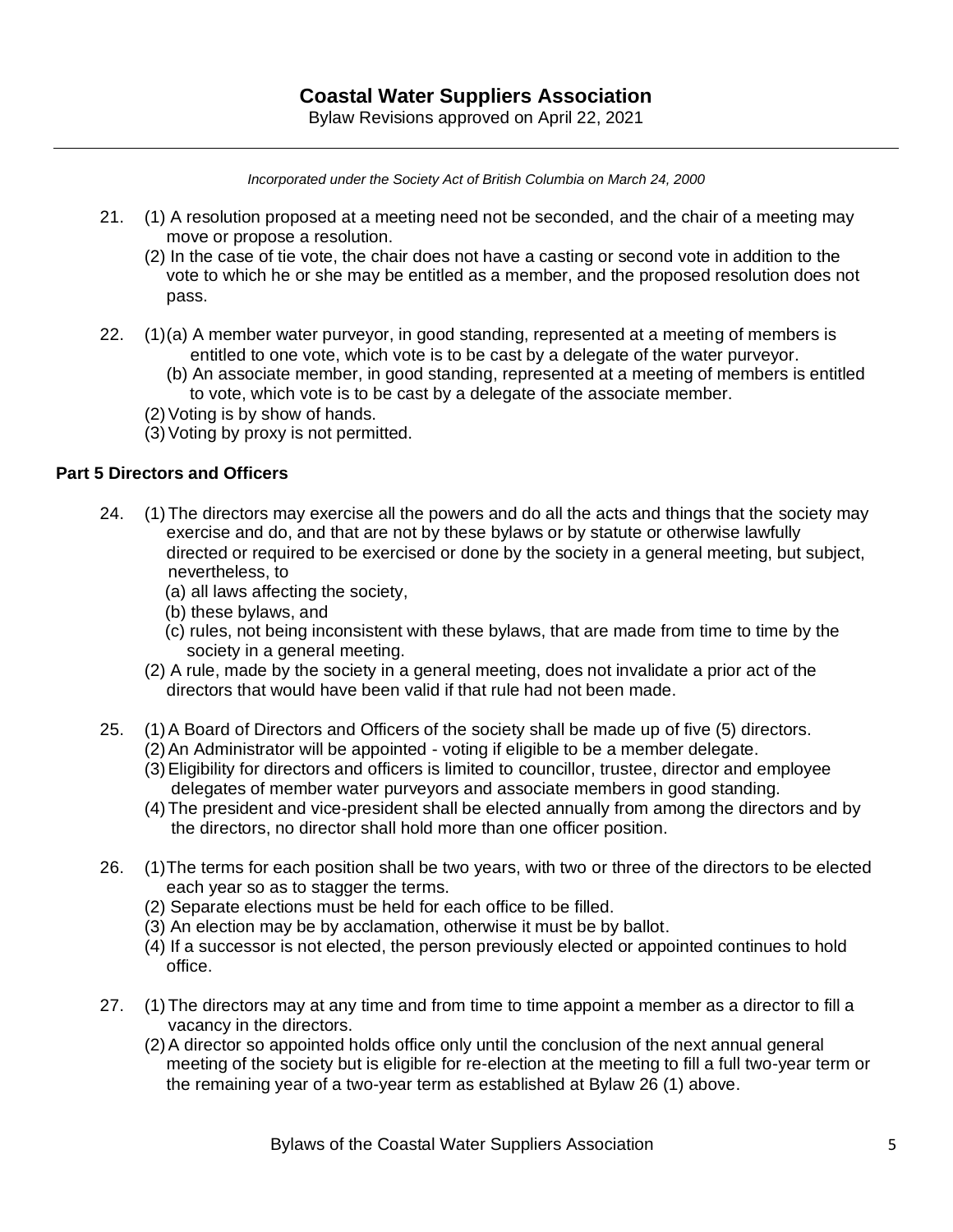- 28. (1)A director whose status as a trustee or employee delegate of a member in good standing terminates, may continue as a director or officer until the conclusion of the next annual general meeting.
	- (2)If a director resigns his or her office or otherwise ceases to hold office, the remaining directors must appoint a member to take the place of the former director.
	- (3)An act or proceeding of the directors is not invalid merely because there are less than the prescribed number of directors in the office.
- 29. The members may, by special resolution, remove a director, before the expiration of his or her term of office and may elect a successor to complete the term of office.
- 30. (1)A director must not be remunerated for being or acting as a director, but a director must be reimbursed for all expenses necessarily and reasonably incurred by the director while engaged in the affairs of the society.
	- (2)The administrator shall receive an honorarium, the amount of which shall be decided by the Board of Directors from time to time.

## **Part 6 Proceedings of the Directors**

- 31. (1)The directors may meet at the places they think fit to conduct business, adjourn and otherwise regulate their meetings and proceedings as they see fit. a) Virtual meetings are an acceptable substitution for in-person meetings.
	- (2)The directors may from time to time set the quorum necessary to conduct business, and unless so set the quorum is a majority of the directors then in office.
	- (3)The president is the chair of all meetings of the directors, but if at a meeting the president is not present within 30 minutes after the time appointed for holding the meeting, the vice president must act as chair, but if neither is present the directors present may choose one of the number to be the chair at that meeting.
	- (4)A director may at any timer request a meeting of the directors, and the administrator, on the request of a director must convene a meeting of the directors.
	- (5)All matter of procedure not prescribed by bylaw or resolution of the directors or members shall be conducted in accordance with Robert's Rules of Order.
- 32. (1)The directors may delegate any, but not all, of the powers to committees consisting of the director or directors as they think fit.
	- (2)A committee so formed in the exercise of the powers so delegated must conform to any rules imposed on it by the directors, and must report every act or thing done in exercise of those powers to the earliest meeting of the directors held after the act or thing has been done.
- 33. A committee must elect a chair of its meetings, but if no chair is elected, or if at a meeting the chair is not present within 30 minutes after the time appointed for holding the meeting, the directors present who are members of the committee must choose one of their number to be the chair of the meeting.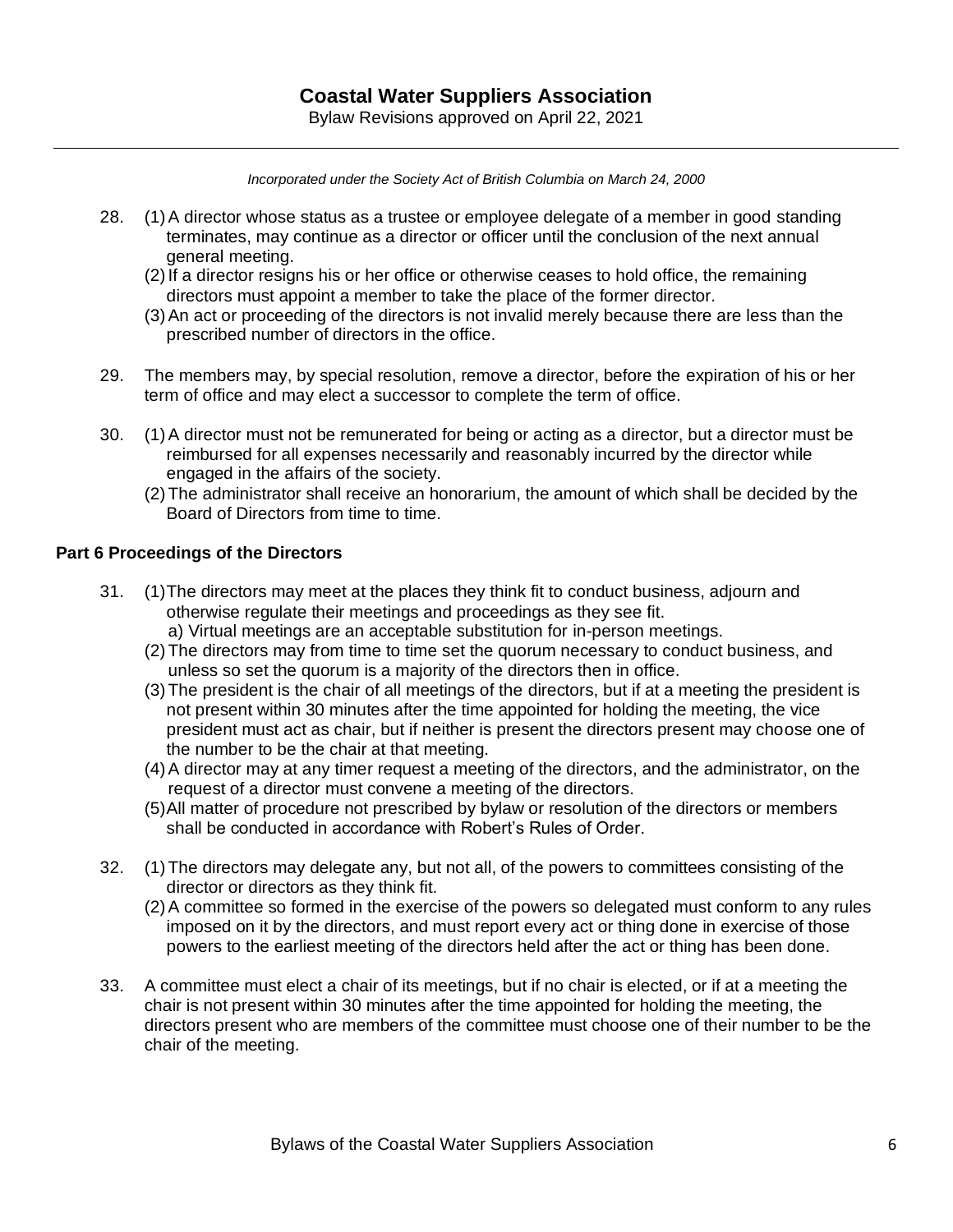- 34. The members of a committee may meet and adjourn as they think proper.
- 35. For a first meeting of directors held immediately following the appointment or election of a director or directors at an annual or other general meeting of members, or for a meeting of the directors at which a director is appointed to fill a vacancy in the directors, it is not necessary to give notice of the meeting to the newly elected or appointed director or directors for the meeting to be constituted, if a quorum of the directors is present.
- 36. A director who may be absent temporarily from British Columbia may send or deliver to the address of the society a waiver of notice, which may be by letter, telegram, telex or cable, of any meeting of the directors and may at any time withdraw the waiver, and until the waiver is withdrawn,
	- (a) a notice of meeting of directors is not required to be sent to that director, and
	- (b)any and all meetings of the directors of the society, notice of which has not been given to that director, if a quorum of the directors is present, are valid and effective.
- 37. (1)Questions arising at a meeting of the directors and committee of directors must be decided by a majority of votes.
	- (2)In the case of a tie vote, the chair does not have a second or casting vote.
- 38. A resolution proposed at a meeting of directors or committee of directors need not be seconded, and the chair of a meeting may move or propose a resolution.
- 39. A resolution in writing, signed by all the directors and placed with the minutes of the directors, is as valid and effective as if regularly passed at a meeting of directors.
	- (a)An electronic document such as a group e-mail including a resolution consented to by all directors is also valid and effective as if regularly passed at a meeting of directors.

#### **Part 7 Board Positions, Election or Appointment to Board positions**

- 40. Directors must be elected or appointed to the following Board positions, and a director, other than
	- the president, may hold more than one position:
	- (a) president also known as chair;
	- (b) vice-president;
	- (c) secretary also known as administrator;
	- (d) treasurer also known as administrator.

Directors at Large

(1)Directors who are elected or appointed to positions on the Board in addition to the positions described in these Bylaws are elected or appointed as directors at large.

Role of president

(2)The president is the chair of the Board and is responsible for supervising the other directors in the execution of their duties.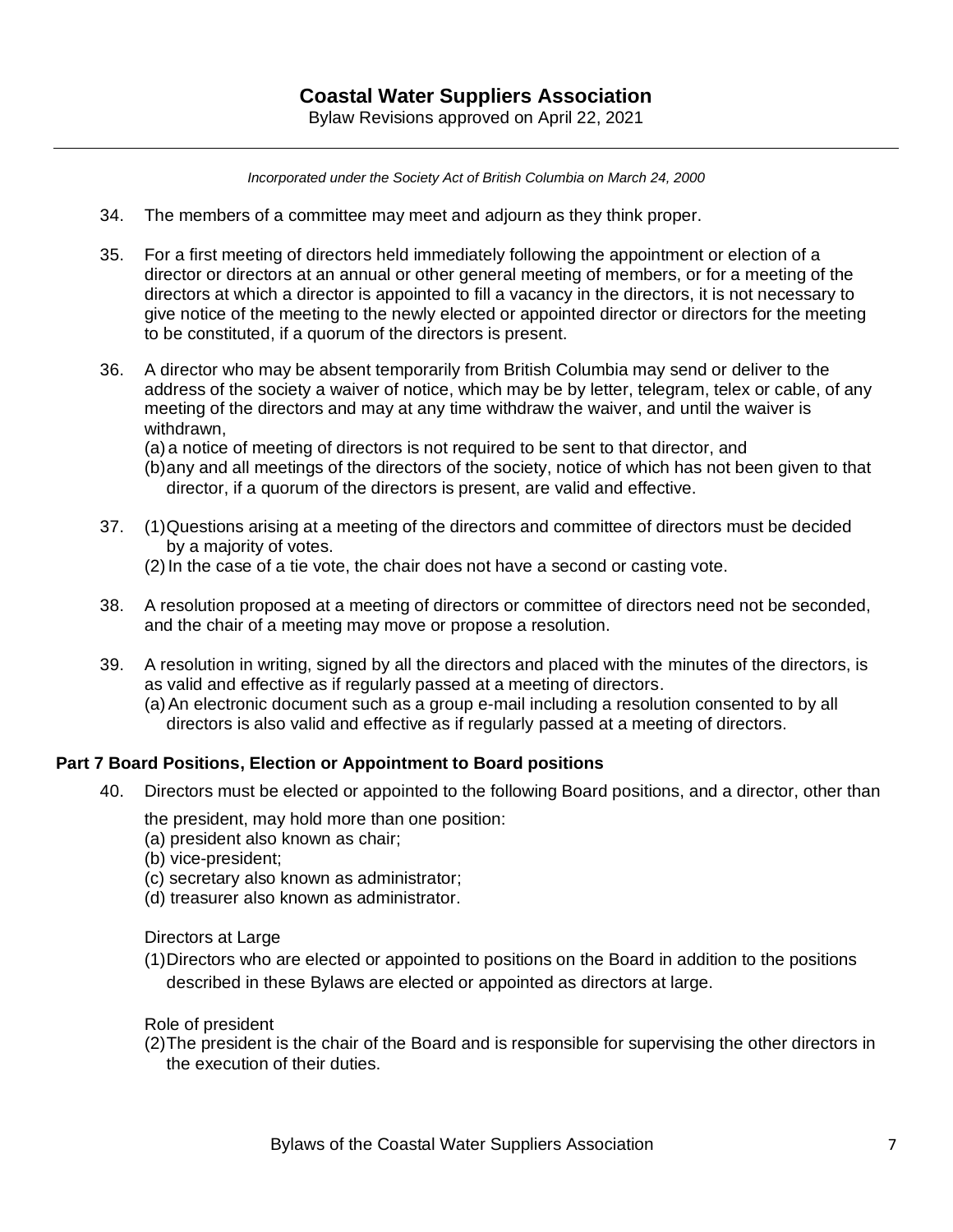*Incorporated under the Society Act of British Columbia on March 24, 2000*

Role of vice-president

(3)The vice-president is the vice-chair of the Board and is responsible for carrying out the duties of the president if the president is unable to act.

Role of secretary also known as administrator

- (4)The secretary is responsible for doing, or making the necessary arrangements for, the following:
- (a) issuing notices of general meetings and directors' meetings;
- (b) taking minutes of general meetings and directors' meetings;
- (c) keeping the records of the Society in accordance with the Act;
- (d) conducting the correspondence of the Board;
- (e) filing the annual report of the Society and making any other filings with the registrar under the Act.

Absence of secretary/administrator from meeting

(4) In the absence of the secretary/administrator from a meeting, the Board must appoint another individual to act as secretary at the meeting.

Role of treasurer also known as administrator

- (5)The treasurer is responsible for doing, or making the necessary arrangements for, the following:
- (a) receiving and banking monies collected from the members or other sources;
- (b) keeping accounting records in respect of the Society's financial transactions;
- (c) preparing the Society's financial statements;
- (d) making the Society's filings respecting taxes.

## **Part 8 Duties of Officers**

- 40. (1)The president presides at all meetings of the society and of the directors.
	- (2)The president is the chief executive officer of the society and must supervise the other officers in the execution of their duties.
- 41. The vice president must carry out the duties of the president during the president's absence.
- 42. The administrator must do the following:
	- (a) conduct the correspondence of the society;
	- (b) issue notices of meetings of the society and directors;
	- (c) keep minutes of all meetings of the society and directors;
	- (d) have custody of all records and documents of the society except those required to be kept by the treasurer;
	- (e) have custody of the common seal of the society;
	- (f) maintain the register of members.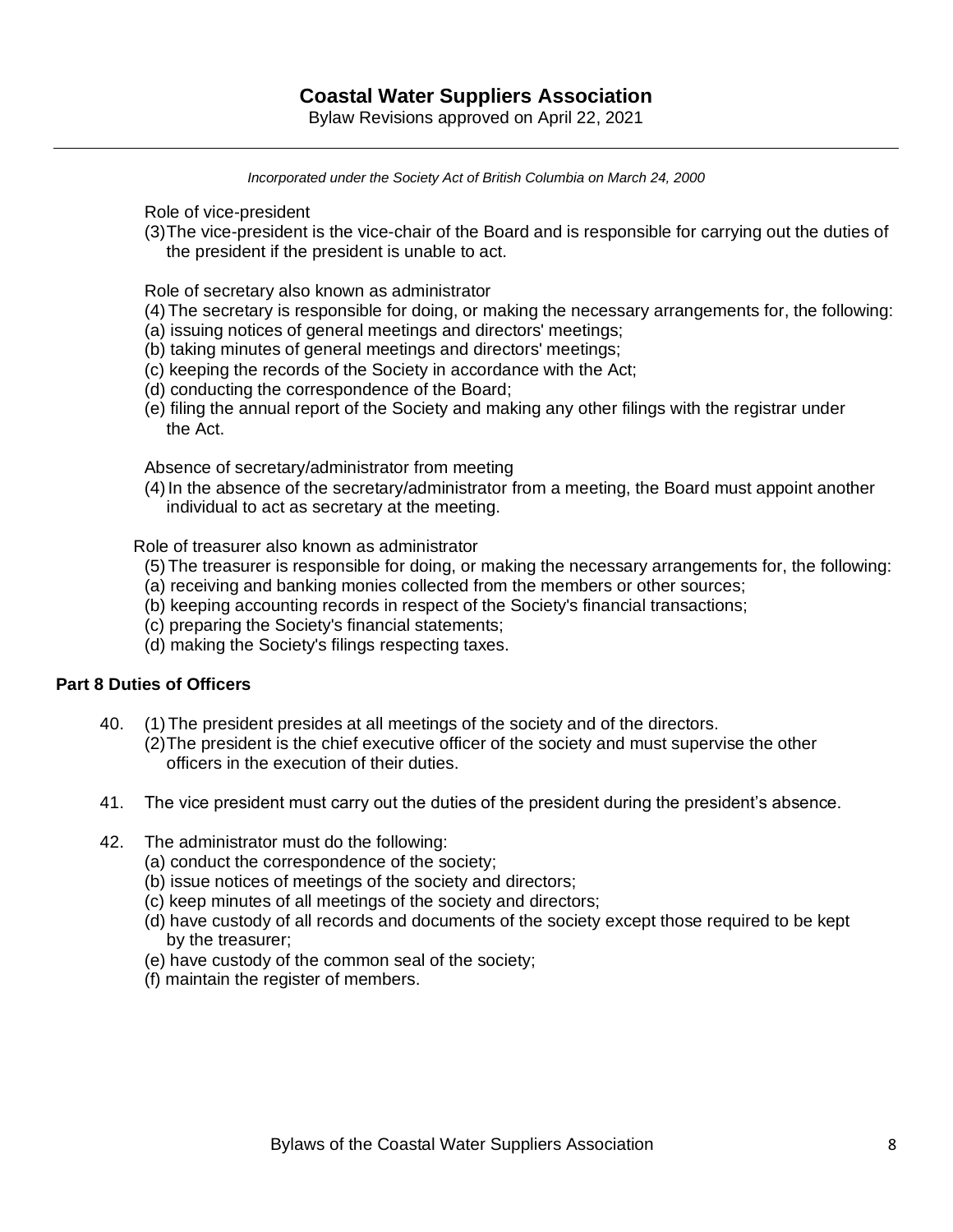- 43. The administrator must:
	- (a) keep the financial records, including books of account, necessary to comply with the *Societies Act*, S.B.C., 2015, c. 18 of British Columbia and
	- (b) render financial statements to the directors, members and others when required.
- 44. In the absence of the administrator from a meeting, the directors must appoint another person to act as recording secretary at the meeting.
- 45. (1)Officers (president, vice-president, and administrator) of the society shall have signing authority and any two shall have to sign, one of those shall be the administrator.
	- (2)Notwithstanding 45 (1) above, a director who is not an officer may also have signing authority if authorized by a resolution of the directors.

## **Part 9 Seal**

- 46. The directors may provide a common seal for the society and may destroy a seal and substitute a new seal in its place.
- 47. The common seal must be affixed only when authorized by a resolution of the directors and then only in the presence of the persons specified in the resolution, or if no persons are specified, in the presence of the president and secretary or president and secretary treasurer.

#### **Part 10 Borrowing**

- 48. In order to carry out the purposes of the society the directors may, on behalf of and in the name of the society, raise or secure the payment or repayment of money in the manner they decide, and, in particular but without limiting that power, by the issue of debentures.
- 49. A debenture must not be issued without the authorization of a special resolution.
- 50. The members may, by special resolution, restrict the borrowing powers of the directors, but a restriction imposed expires at the next general meeting.

## **Part 11 Auditor**

- 51. This Part applies only if the society is required or has resolved to have an auditor.
- 52. The first auditor must be appointed by the directors who must also fill all vacancies occurring in the office of auditor.
- 53. At each annual general meeting the society must appoint an auditor to hold office until the auditor is re-elected or a successor is elected at the next annual general meeting.
- 54. An auditor may be removed by ordinary resolution.
- 55. An auditor must be promptly informed in writing of the auditor's appointment or removal.

Bylaws of the Coastal Water Suppliers Association 9